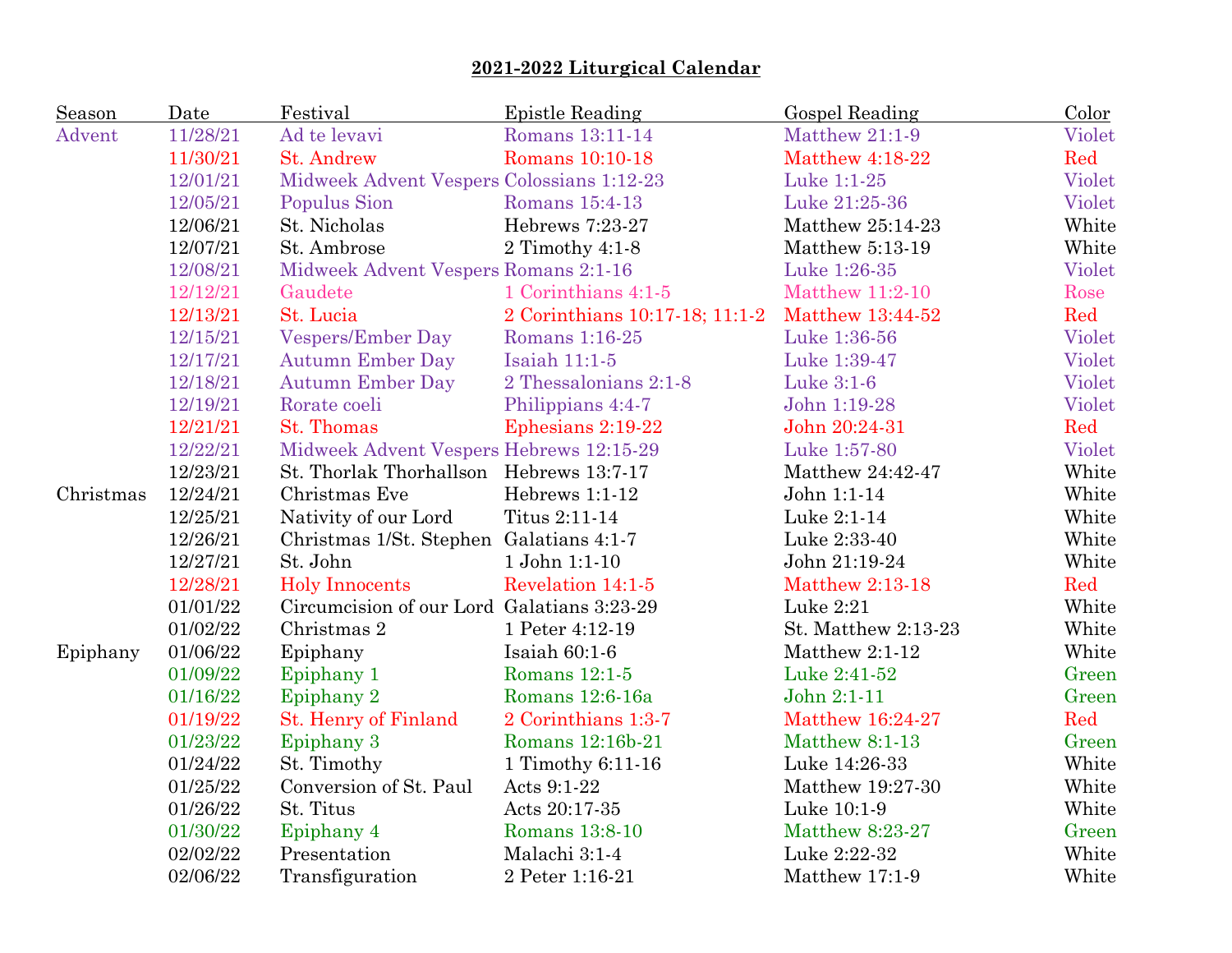|                  | 02/09/22 | St. Cyril of Alexandria                                                         | 2 Timothy $4:1-8$         | Matthew 5:13-19                           | White        |
|------------------|----------|---------------------------------------------------------------------------------|---------------------------|-------------------------------------------|--------------|
| Pre-Lent         | 02/13/22 | Septuagesima                                                                    | 1 Corinthians $9:24-10:5$ | Matthew 20:1-16                           | Violet       |
|                  | 02/18/22 | Martin Luther                                                                   | Romans 10:5-17            | John 15:1-11                              | White        |
|                  | 02/20/22 | Sexagesima                                                                      | 2 Corinthians 11:19-12:9  | Luke 8:4-15                               | Violet       |
|                  | 02/24/22 | <b>St. Matthias</b>                                                             | Acts 1:15-26              | St. Matthew 11:25-30                      | Red          |
|                  | 02/27/22 | Quinquagesima                                                                   | 1 Corinthians 13:1-13     | Luke 18:31-43                             | Violet       |
| Lent             | 03/02/22 | Ash Wednesday                                                                   | Joel 2:12-19              | <b>Matthew 6:16-21</b>                    | Violet       |
|                  | 03/06/22 | Invocavit                                                                       | 2 Corinthians 6:1-10      | Matthew 4:1-11                            | Violet       |
|                  | 03/09/22 | <b>Vespers/Ember Day</b>                                                        | James 1:2-15              | Luke 22:24-32                             | Violet       |
|                  | 03/11/22 | <b>Winter Ember Day</b>                                                         | Ezekiel 18:20-28          | John 5:1-15                               | Violet       |
|                  | 03/12/22 | Winter Ember Day                                                                | Deuteronomy 26:12-19      | 1 Thessalonians 5:14-28                   | Violet       |
|                  | 03/13/22 | Reminiscere                                                                     | 1 Thessalonians 4:1-7     | Matthew 15:21-28                          | Violet       |
|                  | 03/16/22 | Midweek Lenten Vespers James 5:13-20                                            |                           | Mark 9:17-29                              | Violet       |
|                  | 03/17/22 | St. Patrick                                                                     | Hebrews 7:23-27           | Matthew 25:14-23                          | White        |
|                  | 03/19/22 | St. Joseph                                                                      | Ecclesiasticus 45:1-6     | Matthew 1:18-21                           | White        |
|                  | 03/20/22 | Oculi                                                                           | Ephesians 5:1-9           | Luke 11:14-28                             | Violet       |
|                  | 03/23/22 | Midweek Lenten Vespers Revelation 2:1-7                                         |                           | John 8:42-51                              | Violet       |
|                  | 03/25/22 | Annunciation of our Lord Isaiah 7:10-16                                         |                           | Luke 1:26-38                              | White        |
|                  | 03/27/22 | Laetare                                                                         | Galatians 4:21-31         | John 6:1-15                               | Rose         |
|                  | 03/30/22 | Midweek Lenten Vespers 2 Peter 1:2-11                                           |                           | John 6:36-51                              | Rose         |
|                  | 04/03/22 | Judica                                                                          | Hebrews 9:11-15           | John 8:46-59                              | Violet       |
|                  | 04/06/22 | Midweek Lenten Vespers 1 Corinthians 1:21-31                                    |                           | Matthew 10:32-42                          | Violet       |
| <b>Holy Week</b> | 04/10/22 | Palmarum                                                                        | Philippians 2:5-11        | Matthew 21:1-9 & 26:1-27:66 Violet        |              |
|                  | 04/11/22 | <b>Holy Monday</b>                                                              | Isaiah 50:5-10            | John 12:1-23 or Passion History Violet    |              |
|                  | 04/12/22 | <b>Holy Tuesday</b>                                                             | Jeremiah 11:18-20         | John 12:24-43 & Mark 14:1-15:46 Violet    |              |
|                  | 04/13/22 | <b>Holy Wednesday</b>                                                           | Isaiah 62:11-63:7         | Luke 22:1-23:42 or Passion History Violet |              |
|                  | 04/14/22 | Maundy Thursday                                                                 | 1 Corinthians 11:23-32    | John 13:1-15 or Passion History White     |              |
|                  | 04/15/22 | <b>Good Friday</b>                                                              | Isaiah 52:13-53:12        | John 18:1-19:42 or Passion History Black  |              |
| Easter           | 04/16/22 | Easter Vigil                                                                    | Colossians 3:1-4          | Matthew 28:1-7                            | White        |
|                  | 04/17/22 | Resurrection of our Lord 1 Corinthians 5:6-8                                    |                           | Mark 16:1-8                               | White        |
|                  | 04/18/22 | Easter Monday                                                                   | Acts 10:34-41             | Luke 24:13-35                             | White        |
|                  | 04/19/22 | Philip Melanchthon                                                              | 2 Timothy $4:1-8$         | Matthew 5:13-19                           | White        |
|                  | 04/24/22 | Quasimodogeniti                                                                 | 1 John 5:4-10             | John 20:19-31                             | White        |
|                  | 04/25/22 | St. Mark                                                                        | Ephesians 4:7-13          | John 15:1-11                              | Red          |
|                  | 05/01/22 | Misericordias Domini/Philip & James the Less $~1~{\rm Peter}~2{:}21{\text -}25$ |                           | John 10:11-16                             | White        |
|                  | 05/02/22 | St. Athanasius                                                                  | 2 Corinthians 4:5-14      | Matthew 10:23-28                          | White        |
|                  | 05/05/22 | <b>National Day of Prayer Revelation 3:1-6</b>                                  |                           | Luke 15:11-32                             | <b>Black</b> |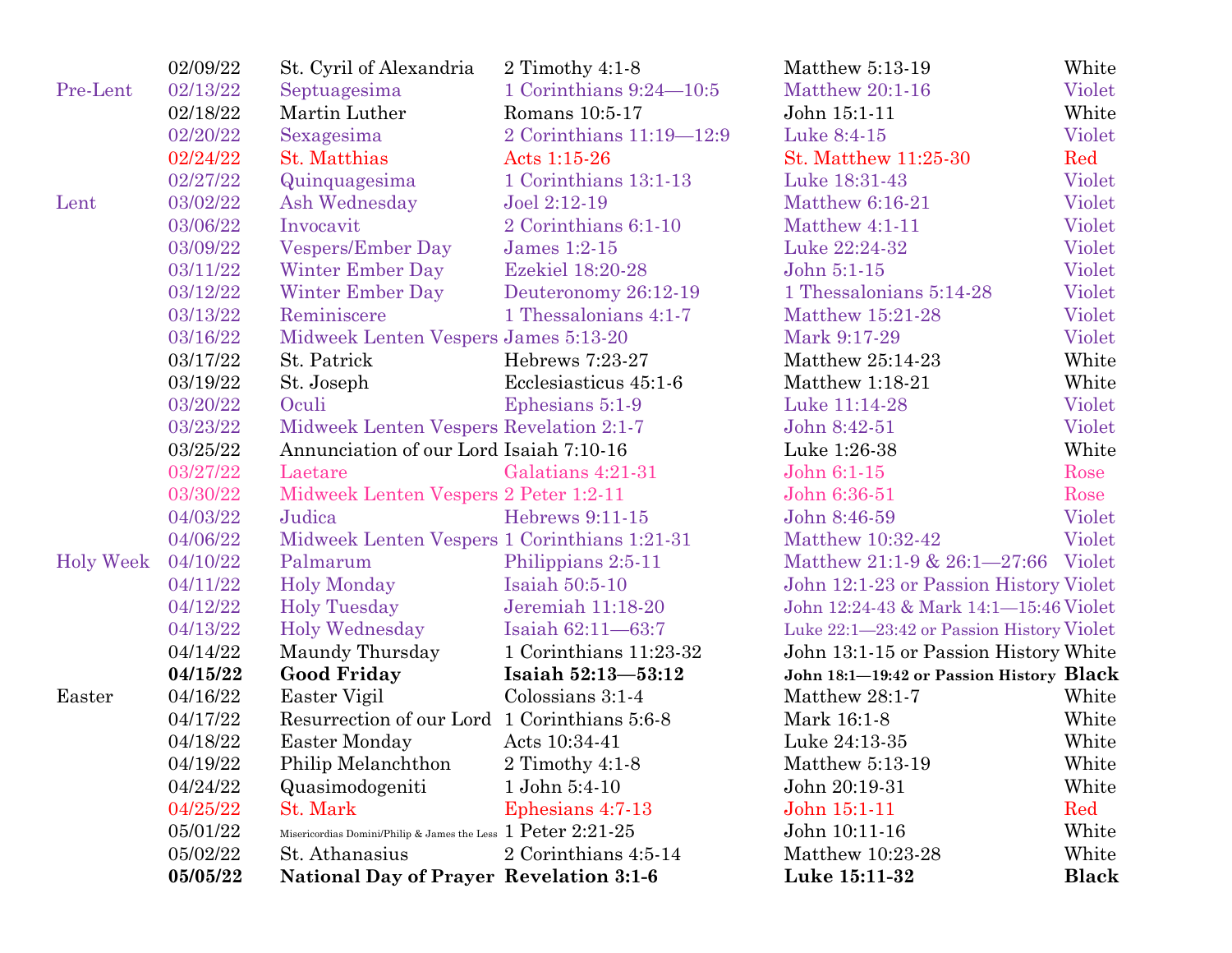|                      | 05/08/22 | Jubilate                                        | 1 Peter 2:11-20              | John 16:16-23a   | White  |
|----------------------|----------|-------------------------------------------------|------------------------------|------------------|--------|
|                      | 05/15/22 | Cantate                                         | James 1:16-21                | John 16:5-15     | White  |
|                      | 05/22/22 | Rogate                                          | James 1:22-27                | John 16:23b-30   | White  |
|                      | 05/23/22 | <b>Rogation Monday</b>                          | James 5:16-20                | Luke 11:5-13     | Violet |
|                      | 05/24/22 | <b>Rogation Tuesday</b>                         | James 5:16-20                | Luke 11:5-13     | Violet |
|                      | 05/25/22 | <b>Rogation Wednesday</b>                       | James 5:16-20                | Luke 11:5-13     | Violet |
|                      | 05/26/22 | Ascension                                       | Acts 1:1-11                  | Mark 16:14-20    | White  |
|                      | 05/29/22 | Exaudi                                          | 1 Peter 4:7b-11              | John 15:26-16:4  | White  |
| Whitsuntide 06/05/22 |          | Whitsunday/St. Boniface Acts 2:1-13             |                              | John 14:23-31    | Red    |
|                      | 06/06/22 | Whit-Monday                                     | Acts 10:42-48a               | John 3:16-21     | Red    |
|                      | 06/08/22 | <b>Spring Ember Day</b>                         | Acts 2:14-21                 | John 6:44-52     | Red    |
|                      | 06/10/22 | <b>Spring Ember Day</b>                         | Joel 2:23-27                 | Luke 5:17-26     | Red    |
|                      | 06/11/22 | <b>Spring Ember Day</b>                         | Joel 2:28-32                 | Luke 4:38-44     | Red    |
| Trinity              | 06/12/22 | Holy Trinity                                    | Romans 11:33-36              | John 3:1-15      | White  |
|                      | 06/15/22 | David Henkel                                    | Hebrews 13:7-17              | Matthew 24:42-47 | White  |
|                      | 06/19/22 | Trinity 1                                       | 1 John 4:16b-21              | Luke 16:19-31    | Green  |
|                      | 06/24/22 | Nativity of John the Baptist Isaiah 40:1-5      |                              | Luke 1:57-80     | White  |
|                      | 06/25/22 | Presentation of the Augustana Galatians 2:16-21 |                              | John 8:31-36     | White  |
|                      | 06/26/22 | Trinity 2                                       | 1 John 3:13-18               | Luke 14:16-24    | Green  |
|                      | 06/29/22 | Sts. Peter and Paul                             | Acts 12:1-11                 | Matthew 16:13-20 | Red    |
|                      | 07/02/22 | Visitation of BVM                               | Isaiah $11:1-5$              | Luke 1:39-56     | White  |
|                      | 07/03/22 | Trinity 3                                       | 1 Peter 5:6-11               | Luke 15:1-10     | Green  |
|                      | 07/10/22 | Trinity 4                                       | Romans 8:18-23               | Luke 6:36-42     | Green  |
|                      | 07/17/22 | Trinity 5                                       | 1 Peter 3:8-15a              | Luke 5:1-11      | Green  |
|                      | 07/22/22 | St. Mary Magdalene                              | Song of Solomon 3:2-5; 8:6-7 | Luke 7:36-50     | White  |
|                      | 07/24/22 | Trinity 6                                       | Romans 6:3-11                | Matthew 5:20-26  | Green  |
|                      | 07/25/22 | St. James the Elder                             | Romans 8:28-39               | Matthew 20:20-33 | Red    |
|                      | 07/29/22 | St. Olaf II                                     | 2 Timothy 2:8-10; 3:10-12    | Matthew 10:26-32 | White  |
|                      | 07/31/22 | Trinity 7                                       | Romans 6:19-23               | Mark 8:1-9       | Green  |
|                      | 08/07/22 | Trinity 8                                       | Romans 8:12-17               | Matthew 7:15-23  | Green  |
|                      | 08/10/22 | St. Laurence                                    | 2 Corinthians 9:6-10         | John 12:24-26    | Red    |
|                      | 08/14/22 | Trinity 9                                       | 1 Corinthians 10:6-13        | Luke 16:1-9      | Green  |
|                      | 08/15/22 | St. Mary Theotokos                              | Galatians 4:4-7              | Luke 1:41-50     | White  |
|                      | 08/21/22 | Trinity 10                                      | 1 Corinthians 12:1-11        | Luke 19:41-48    | Green  |
|                      | 08/24/22 | St. Bartholomew                                 | 2 Corinthians 4:7-10         | Luke 22:24-30    | Red    |
|                      | 08/28/22 | Trinity 11                                      | 1 Corinthians 15:1-10        | Luke 18:9-14     | Green  |
|                      | 08/29/22 | Beheading of St. John                           | Jeremiah 1:17-19             | Mark 6:17-29     | Red    |
|                      |          |                                                 |                              |                  |        |